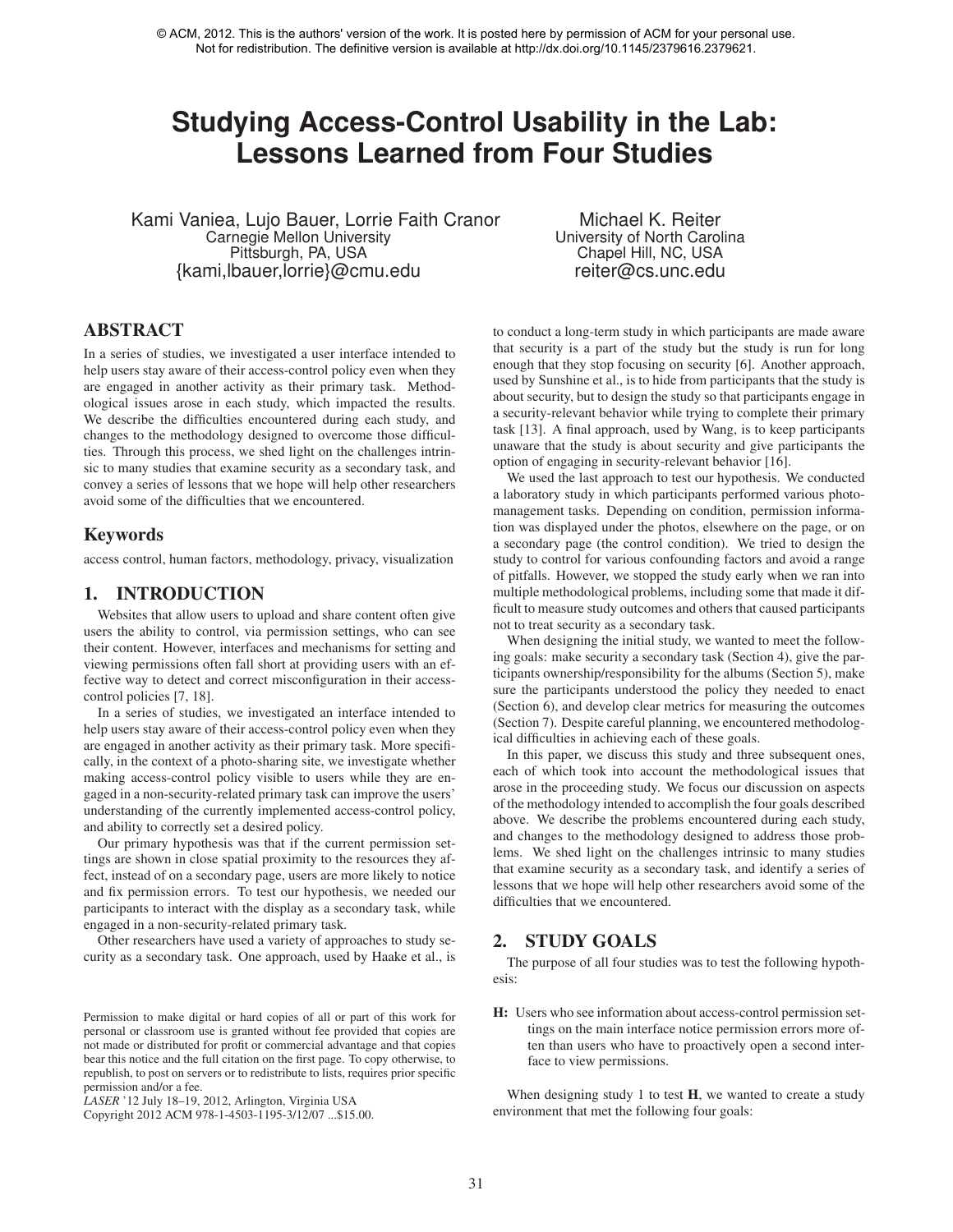Permissions as a secondary task Participants should be in an environment where there is little encouragement to engage in security tasks and the benefits, if any, are not immediate. This is to emulate typical real-world situations, where users treat security as a secondary task because the benefits of security are often hard to envision, but the cognitive and time costs of engaging in it are immediate [17].

Other researchers who have studied computer security technologies have successfully simulated the secondary-task context in the lab. In a study on the usability of the PGP email encryption software, Whitten and Tygar had participants focus on sending and receiving emails related to a political campaign [19]. Similarly, Sunshine et al. asked participants to find information on websites, while studying their reactions to SSL errors [13].

Participant responsibility Participants should feel they are sufficiently responsible for the content they manipulate during the experiment to be comfortable making changes they deem necessary. Because changing permissions is intended to be a secondary task, the framing of the study should make it clear to participants that they may make changes outside the bounds of their primary task.

When replicating the SSL study described above, Sotirakopoulos et al. observed participants who claimed they had behaved differently in the lab than they would have outside the lab because they considered the lab to be a "safe" environment [12]. Witten and Tygar overcame this issue in their work [19], but doing so requires careful study design.

- Ideal-policy comprehension Participants should be able to understand clearly the *ideal policy*—the correct set of permissions for the study scenario. Participants need to be able to figure out when a permission setting is "correct" or "incorrect." If a participant is observed to ignore an error, we need to have confidence that the error was ignored because the participant did not notice the state of the settings rather than because she did not realize it was a violation of the ideal policy.
- Effective outcome measurement We need to be able to accurately measure whether participants are noticing and fixing errors. In real-world environments, it may be difficult to determine whether a specific setting constitutes an error; such judgments can be subjective and dependent on context [1, 2, 8]. To accurately test "noticing" errors the we need to be able to distinguish between environments with no errors, environments with errors that participants are not noticing, and environments where errors have been noticed.

#### 2.1 Study Setting

We decided to use a photo-management website as the domain because it is a commonly used environment in which users might set access-control policy. We chose to use an open-source webbased photo-management system, Gallery 3 [4], because it was easy to modify and unknown to general users, thereby ensuring minimal bias from prior experience or training.

We built a Gallery module that displays permission information in a small panel that appears under the thumbnail images of photos/albums (Figure 1), or in other parts of the interface. We also built a new permission-modification interface that shows the permissions for every album on a single page. The permissionmodification interface, based on prior work [9, 10], was designed to be easy to use and comprehend, but was not the focus of this research. Access-control permissions in Gallery are specified as four-tuples of (*user group*, *album*, *action*, *decision*), where available actions include viewing, editing, and adding to albums, and the decision is to allow or deny access. Permissions cannot be specified for individual users or individual photos.

## 3. GENERAL STUDY DESIGN

As part of testing our main hypothesis, H, our initial study design was intended to test the following specific hypotheses:

- H1: Users who see permission information under photo/album thumbnails or on the sidebar notice errors more often than users who see permission information only if they click through to a second page.
- H2: When a permission is changed to an error state by a third party, users who see permission information under photo/album thumbnails or on the sidebar notice errors more often than users who see permission information only if they click through to a second page.
- H3: The type of error—too many permissions or too few—has an effect on the number of errors noticed.
- H4: Participants who see permission information under photo/album thumbnails or on the sidebar can recall those permissions better than participants who see permission information only if they click through to a second page.
- H5: Participants in each of the conditions take the same amount of time to complete each task.

In this paper we discuss the methodologies of four similar studies. It is impossible, given space limitations, to fully describe the methodologies of all four studies. In this section we present the core methodology shared by all four studies. In the following sections we detail the unique methodological choices made in each study to meet the goals described in Section 2. For each study, we discuss the outcome of the choices and how they informed the methodological choices for the next study.

The first three studies were between-subjects lab studies and the last was a within-subjects online study. All studies used a roundrobin assignment to experimental conditions. Participants in all conditions performed the same tasks. Each study had a slightly different set of conditions, but two conditions were present in every study: the control condition, which included a link to the interface for changing permissions; and the under-photo condition, which additionally included a proximity display under photo/album thumbnails (Figure 1).

Participants were asked to role play (cf. [3, 11, 19]) the part of Pat Jones, who manages online photo albums using Gallery. Role playing is a commonly used method of encouraging user engagement. Whitten any Tygar successfully used role playing to encourage participants to view security as a secondary task [19]. Tasks were communicated to the participant in the form of emails. In the first three studies the emails were delivered to the participant on paper by the researcher administering the study; in the last study, they were shown in an HTML frame above the website with which the participant was interacting.

Participants started with a training task that showed them how to perform several actions on the website including changing titles, rotating photos, and changing permissions. Participants were asked to perform all actions covered in the training to ensure that they understood how to manipulate the interface. In studies 1, 2, and 3, this training was done on a separate instance of Gallery with fewer albums than the rest of the study. In study 4, the training and the tasks were done on a single Gallery instance.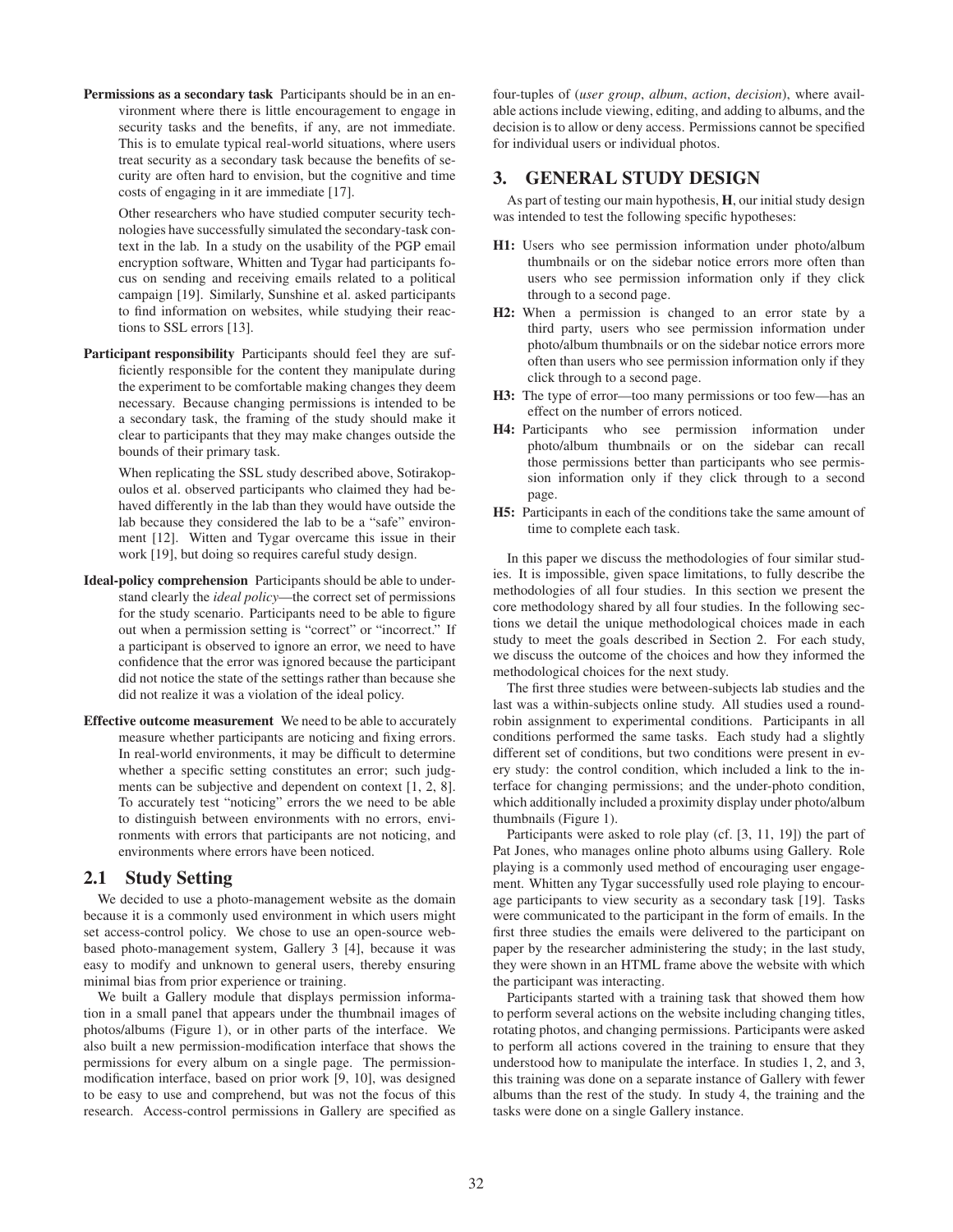

Figure 1: Example of proximity display used in studies 1 and 2. The interface for studies 3 and 4 had a slightly different permissiondisplay design.

After the tutorial, participants in study 1 and 2 were given several short warm-up tasks. These tasks were to ensure that the participant had understood the training. It also gave them an opportunity to acclimate to using the interface. Participants in studies 3 and 4 were given 1 or 2 warm-up tasks of approximately equal difficulty to the tasks that followed.

The bulk of the studies was composed of a set of tasks presented to the participant in sequence. Each task was composed of a set of *subtasks*—in each subtask the participant was expected or given the opportunity to correct a specific issue with an album. A primary subtask was directly conveyed in the email, and several additional subtasks were implicitly specified by errors that the participant could notice, such as rotated photos, misspellings, and incorrect permissions. All tasks contained at least one explicit and one implicit title, rotate, delete, or organize subtask intended to distract the participant.

Some tasks were *prompted*; if the participant failed to correct any subtask, permission-related or otherwise, they would be presented with an email pointing out the mistake and asking that it be corrected. *Unprompted* tasks are those on which the participant would not have been prompted under any circumstances, as well as those tasks that were completed by a participant without being prompted. Participants were unaware of which tasks were prompted until they received a prompt.

Some albums were *changed* halfway through the study. A participant first interacted with an album and was made aware of the current state, including permission settings. When the participant was distracted by a task the researcher made changes (unrelated to that task) to the album. The participant was then instructed to interact with the now changed album.

Finally, participants filled out a survey that asked them to recall permissions for a selection of albums they worked with, as well as non-task albums with correct and incorrect permissions. For each combination of album, group, and permission, the participant could answer *True*, *False*, or *Not sure*. The survey also asked demographic questions and questions about prior experience.

Study 1 was an hour-long, between-subjects lab study. Participants were given printed training materials that they worked with for about six minutes. This was followed by five short warm-up tasks, which took an average of eight minutes in total. Participants were then given eight tasks, which took an average of two and a half minutes each. Tasks appeared in the same order for all participants. Finally, participants filled out the survey. Five tasks were prompted, and the researcher changed two albums during the study. This study was run on 26 participants and three conditions. It was stopped early because of issues with the methodology.

Study 2 was a 1.5-hour, between-subjects lab study. Participants were given printed training materials that they worked with for about five and a half minutes. This was followed by five short warm-up tasks, which took approximately eight minutes to complete in total. They were then given 12 tasks to perform, which took an average of 3.5 minutes apiece. Tasks appeared in the same order for all participants. Finally, participants were asked to fill out the survey. Five tasks were prompted, and the researcher changed three albums during the study. This study was run with 3 conditions and 34 participants; one participant was excluded, resulting in 11 participants per condition. Further details of this study can be found in [15].

Study 3 was a 1.5-hour, between-subjects lab study. Participants were given printed training materials that they worked with for about five and a half minutes. This was followed by two large warm-up tasks taking approximately 13 minutes to complete. They were then given 15 tasks in a random order, which took an average of 3.5 minutes apiece. Finally, the survey was verbally administered by the researcher, followed by an unstructured debriefing interview. There were three prompted tasks and no changed albums. This study had two independent variables: location of proximity display and type of permission-modification interface. The proximity display was shown either under the photo (under photo) or not at all (control). The permission-modification interface was either a separate page with all permission settings shown or a dialog with only one album's permission settings shown. There were 9 pre-study participants and 33 actual participants in this study.

Study 4 was an hour-long, within-subjects online study conducted on Mechanical Turk. All participants performed training, warm-up, and tasks for both the proximity-display condition and the control condition. The order in which participants saw the conditions was assigned round robin. For each condition, participants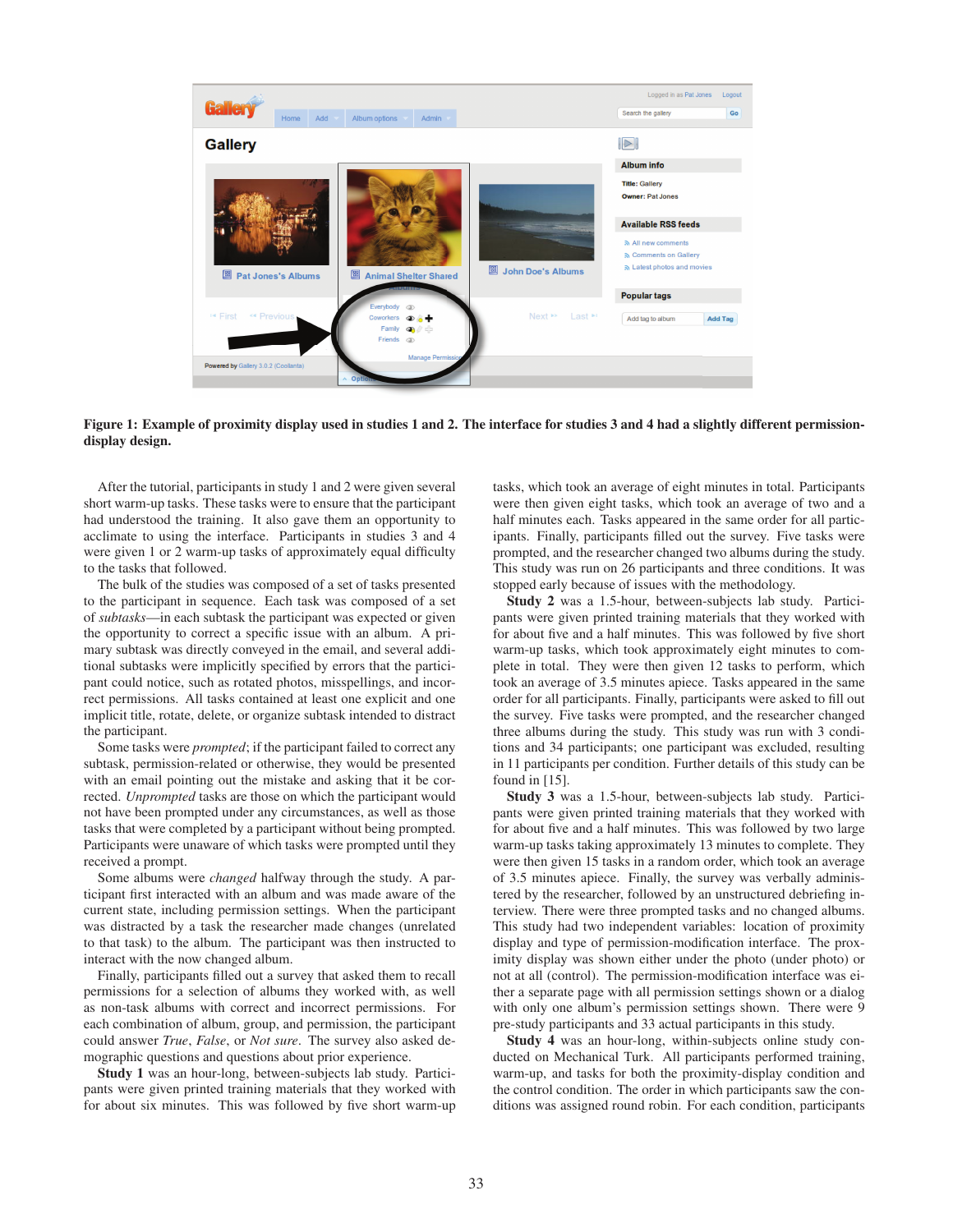| To: Pat Jones $\langle$ pat@jones.com>                  |
|---------------------------------------------------------|
| From: Josh Needen <josh@hotmail.com></josh@hotmail.com> |
| Subject: New photos                                     |
|                                                         |

Yo Pat,

Here are the better photos from the Building Jumping trip last weekend. Could you put them up on your site? Just set it up like any of your other albums. Also could you title the photos with the people in them? I had the red parachute, George had the green one and of course yours was blue.

When you are finished send me back a link so I can forward it to the rest of our friends.

Thanks, Josh

#### Figure 2: Email from Pat's friend implying that everybody in the Friends group needs to be able to view the photographs.

first completed a set of training tasks, which took an average of four minutes. Then they completed a warm-up task, which took an average of three minutes. They were then given seven tasks, with a maximum of two minutes to complete each. Tasks appeared in the same order for all participants. This process was then repeated for the second condition. When finished with both conditions, participants were asked to fill out a survey that asked questions about both conditions. There was one prompted task and one changed album per condition. There were 300 pre-study participants and just over 600 actual participants in this study.

## 4. PERMISSIONS AS A SECONDARY TASK

The first goal we wanted to accomplish with our study designs was to put participants in an environment where there is minimal encouragement to engage in security tasks, and the benefits, if any, are not immediate. We explain how we attempted to accomplish this goal in each study, taking into account any problems encountered in previous studies.

#### 4.1 Study 1

We decided to give participants a primary task that would take the majority of their attention while still being sufficiently open ended that they would consider engaging in other subtasks. We communicated the tasks through printed emails because this allowed us to provide context for the task, such as the ideal policy, without drawing too much attention to it. To prevent users from perceiving permission content in emails as explicit direction, permission subtasks were described only through implied requests while primary subtasks were described through explicit requests. For example, the email in Figure 2 explicitly asks that the titles be changed, but also implies that the Friends group should have permission to view the photos. The ideal policy components that could not be implied were embedded in information pages about Pat's friends, family, and co-workers. These information pages were handed to participants as needed during the course of the study.

We were concerned about giving participants too much permission *priming*—causing them to be more aware of permissions than they would be in a more realistic setting. Every time a participant reads or interacts with permission information, they are being primed to think about permissions. We attempted to avoid overpriming participants by creating three blocks of tasks separated by information pages. Two of the tasks had permission errors, and in the third task permissions were never mentioned. This third task was included to give participants time without permission priming.

To test behavior in the absence of prompting, the first two tasks were unprompted. If the participant did not correct permissions on these albums, the researcher did not point this out. Participants were first prompted about permissions, if needed, after the third task. We prompted here to be sure participants knew what the album's permissions were before they were changed by the researcher, since the album used for the third task was one of those that was changed by the researcher during the study.

Outcome Participants rapidly deduced that this was an errorfinding study and tried to find and correct all the errors. However, none of the participants noticed that the study was solely about permissions. While participants may have been biased to look for errors, only 67% of participants noticed any permission errors without prompting, and no participant noticed all the errors. For comparison, 86% of the title errors were corrected.

Over-priming participants to identify and fix errors in general may have caused a control-condition behavior we termed *checklisting*. Participants who checklisted would reach the end of a task, pause and appear to go through a mental checklist. One participant did this out loud, listing all the types of errors she had seen in the training material, and making sure she had checked all of them before moving on.

Additionally, many participants never obviously consulted the proximity display to determine if there was an error, even though they opened the permission-modification interface. We hypothesized that since all emails mentioning permissions were associated with albums containing permission errors, participants always needed to open the modification interface and had no need to consult the display.

# 4.2 Study 2

In study 1, all tasks that mentioned permission information in emails contained permission errors. Thus there was no reason to check permissions using the permission-modification interface unless permissions were mentioned in the email. To address this concern we added tasks that mentioned permissions but had no permission errors. We added a new hypothesis:

H6: Participants who see permission information on the main screen are, in the absence of an error, less likely to open the permissionmodification screen than participants who have to proactively open a second interface in order to view permissions.

New read-permission tasks We added three new tasks for which emails expressed the ideal policy, but the current settings matched the ideal policy, i.e., there was no permission error. After this change, 50% of tasks expressed the ideal policy and had permission errors, 25% of tasks expressed the ideal policy but had no permission error, and 25% of tasks did not express an ideal policy. Two of the new tasks were prompted. If the participant did not obviously check the permissions, the researcher prompted them with an emailed question about the permissions. The new tasks were also intended to test if participants used the displays to determine the lack of an error (H6).

Outcome The addition of the new tasks appeared to reduce permission priming. We observed no participant engage in checklisting behavior. Additionally, 53% of participants corrected permissions on 3 or fewer of the 12 tasks before being prompted, and no participant corrected all permission errors. In comparison, over 90% of spelling errors were corrected. This suggests that participants were not overly primed to look for permission errors.

The reduction in priming revealed subtler problems with our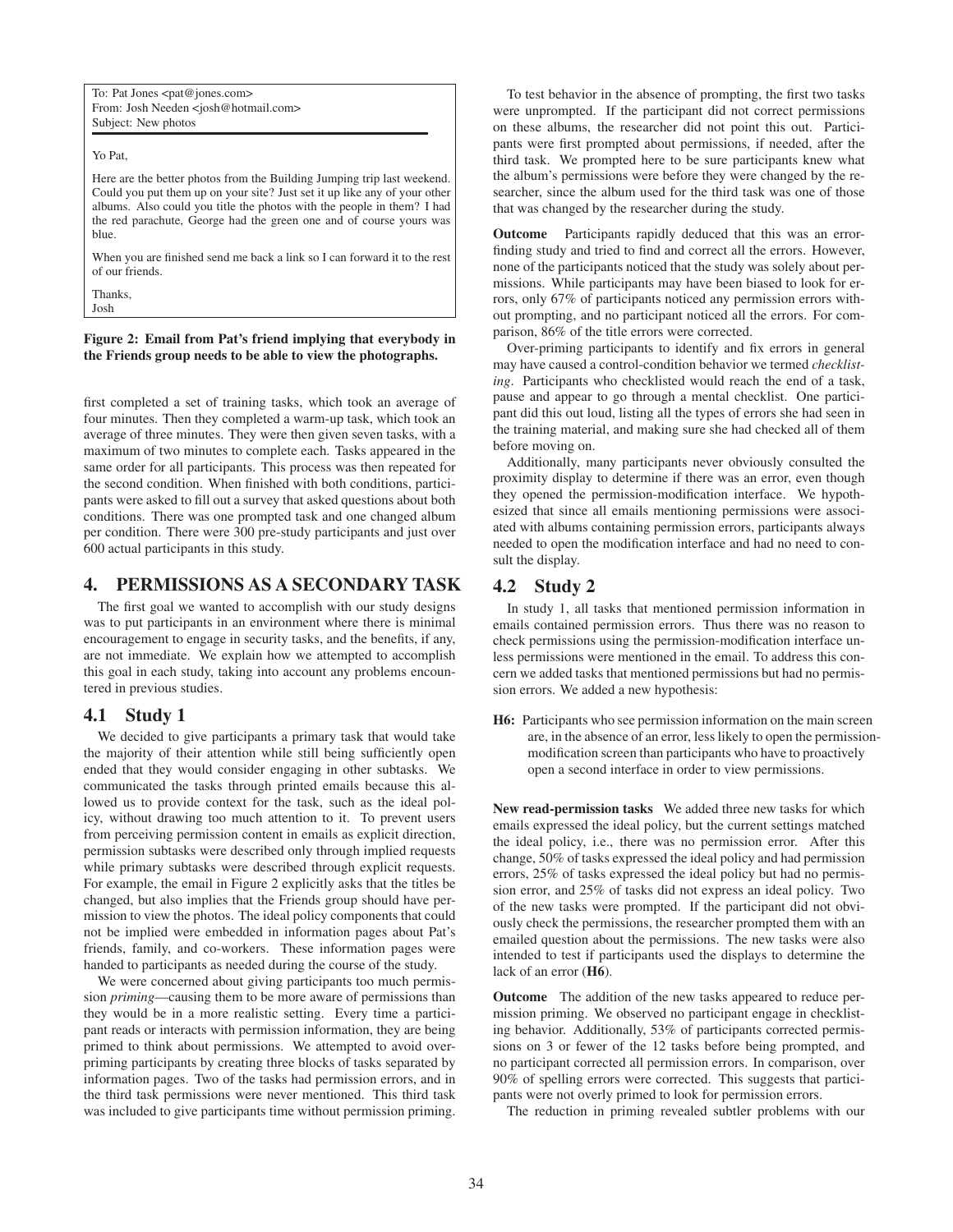methodology. Participants' permission-checking frequency was impacted by the different tone and wording of the ideal policy in the task emails. Emails with stronger wording resulted in permissions being checked more frequently by participants in all conditions than did emails with weaker wording. This meant that while we had found a valid study-wide result (that the proximity display helped users notice permission errors), we could not compare the permission-identification behavior between tasks. The wording differences between conditions added a confounding factor.

#### 4.3 Study 3

Reducing the number of tasks with permission errors to 50% and providing ideal policy information in the absence of errors appeared to cause less checklisting behavior. However, the wording of tasks caused participants to check permissions on some tasks more than others, suggesting that participants did not have consistent priming. In study 3 we wanted the tasks to provide a consistent level of permission priming, independently of the presence of a permission error. We also wanted to maintain the "cost" of checking permissions by retaining a 50% probability that an album would have an error.

**One ideal policy** We used a single ideal policy that applied to all albums (rather than different ideal policies for different albums) because this (1) better mimicked normal usage, where a single user has a consistent set of requirements that spans albums, (2) was easier for the participant to understand than getting a new policy with every email, and (3) eliminated wording variability, since the participant would only see one policy. To counter differences in recall for tasks that took place towards the end of the study, participants were allowed to look back through any piece of paper the researcher gave them, including the page with the policy.

The ideal policy we ultimately selected had five rules, three of which involved permissions. We were concerned that having a single policy that clearly mentions permissions would overly prime participants to look for permission errors, so we tried the protocol with seven test participants. We found that despite the priming, participants infrequently checked for permission errors but frequently checked for the other types of errors mentioned in the rules.

Consistent task structure Previously, the emails were two paragraphs long, and information important for the task appeared in the email wherever it was most natural based on the email content. For this study, the first paragraph of emails always provided only contextual information, indicating how it related to Pat. The second paragraph clearly explained the primary subtask the participant was to engage in.

Unlike studies 1 and 2, the warm-up tasks in study 3 used the same structure and wording style as other tasks. Based on observations in the prior studies, the tutorial was sufficient for participants to understand Gallery and the warm-up tasks were only necessary for the participants to acclimatize to the system and to how tasks were presented.

Randomized tasks We decided, with the exception of the warmup tasks, to randomize both the order in which tasks were presented and which tasks had permission errors. The goal here was to remove any ordering effects, as well as any effects of task wording on participants' inclination to check permissions.

Outcome The use of a single ideal policy allowed us to reduce the number of times we presented the participant with permission information. Only 11 of the 31 participants checked permissions on more than 50% of the tasks, suggesting that for the majority of participants permissions remained a secondary task.

Our primary concern with the design of study 3 was that showing explicit permission rules to participants at the beginning of the study would overly prime participants to check permissions regularly. Behavior of pilot participants suggested that this would not be the case. However, the results of the full study suggested that over priming did occur, at least for some participants. Our changes for study 2 appeared to eliminate the checklisting behavior observed in study 1 participants, but the design of study 3 brought it back. The incidence of control-condition participants checking permissions followed a non-normal distribution with peaks at 0 and 100% of permissions checked. Other conditions exhibited similar distributions. This suggests that the permission priming effected some participants more than others.

#### 4.4 Study 4

In study 3 we saw no difference in permission-error correction between conditions, because many participants corrected all or none of the permissions, with few participants in the middle.

Because we saw very different behavior between participants in study 3, we decided to make study 4 a within-subjects study, where each participant would experience both a control condition and an experimental condition. We continued using a single ideal policy, as in study 3, as well as the same ratio of tasks that had errors to those that did not. Because study 4 was within subjects, we decided to use a fixed task order for easier comparison. We also introduced two more factors: a time limit, and variable compensation.

Time limit We hypothesized that, in study 3, providing participants with clearer instructions made it easier for them to know what to do, but the only cost to participants for checking permissions was the time required to perform the check. Unlike in real life, participants were not making a choice between something more interesting (e.g., browsing YouTube videos) and checking permissions; in the study, even if they chose not to check permissions, they would only get to move on to another study task. In study 4 we decided to limit participants to a maximum of 2 minutes per task, increasing the relative cost of unnecessarily checking permissions (since it would use time needed to complete other subtasks). The primary researcher, who was familiar with all the errors in the albums, needed 1.5 minutes to complete each task. We experimented in pilots with time limits between 2 and 3 minutes. We determined that a limit of 2 minutes was most effective at preventing participants from always checking permissions, without completely discouraging them from checking.

Compensation variation In pilots of the online study we were concerned that Mechanical Turk users would not take the tasks seriously and would do the minimum needed to advance through the study. Hence, we offered a bonus based on performance. However, study feedback suggested that participants were deeply concerned that they would not get paid if they did not correct all errors, and were in general strongly motivated to correctly carry out each subtask. To induce more realistic behavior, we adjusted compensation to a single rate, and explicitly stated that all participants who got more than 25% of the task components correct would be compensated.

Outcome The time limits and reduction of emphasis on accuracy combined with a single ideal policy and a within-subjects design worked well. Permissions were changed unprompted by 66% of participants, and we observed few instances of checklisting behavior. Variances in permission-checking behavior due to wording differences between tasks were minimized. In the under-photo condition, only 4 of the 62 participants corrected all permissions.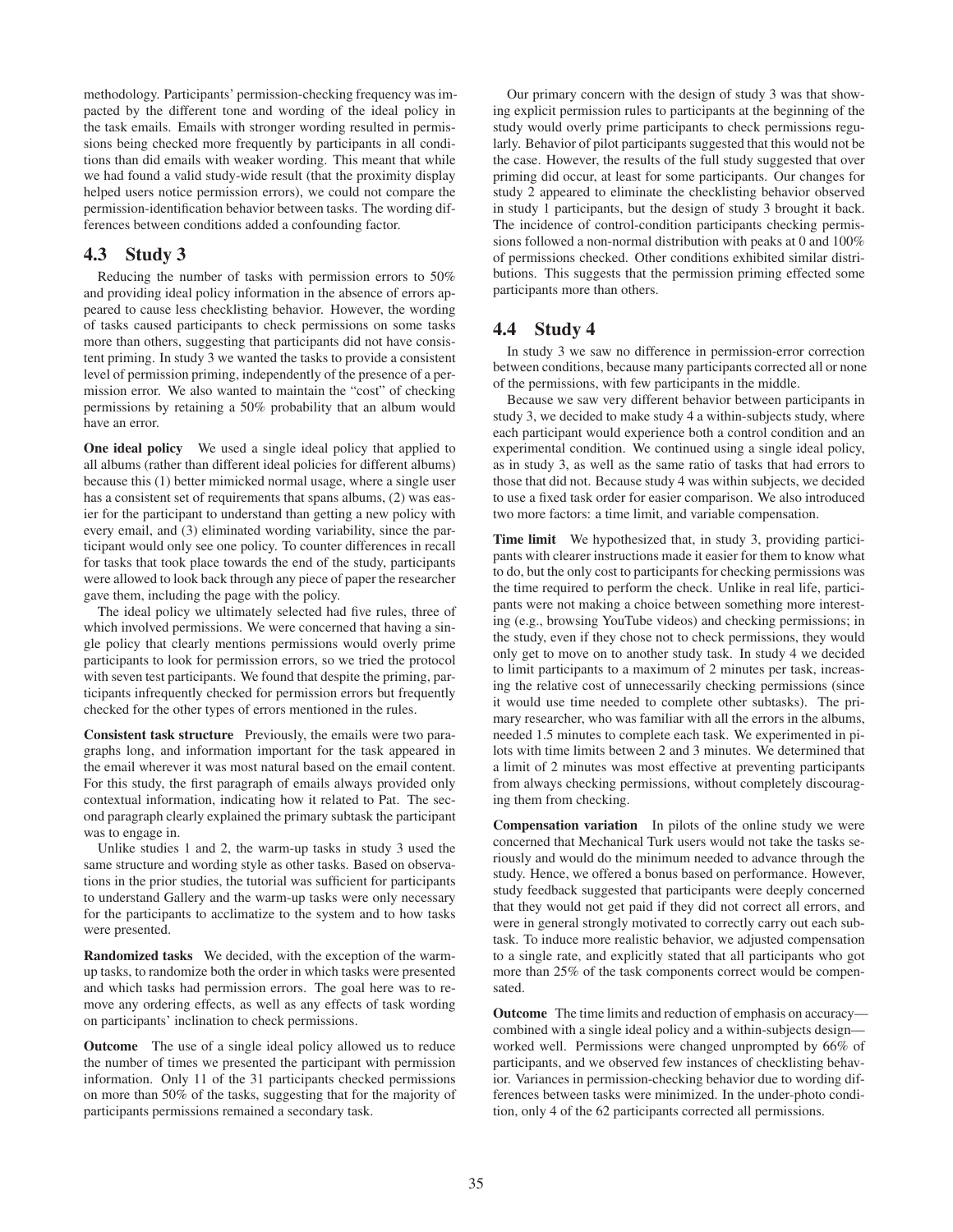## 5. PARTICIPANT RESPONSIBILITY

A second goal of our study designs was to make it clear to participants that they could and should make changes outside the bounds of the explicit subtasks expressed in the emails.

## 5.1 Study 1

Role playing allowed us to convey to participants that they were fully responsible for some albums: instructions informed them that it was part of their job or that their mother regularly relied on them for assistance. We wanted participants to be aware of the types of errors (e.g., rotations, spelling) that were within the bounds of the study without overly priming them towards permissions. The tutorial that described the features of Gallery mentioned permissions as well as other features, and was followed by five prompted warm-up tasks, two of which involved permissions.

Outcome The open-ended nature of the tasks combined with the imparted responsibility made participants uncertain about how to react to tasks and prompts. For example, after a prompt from Pat's mother, in which the mother is panicking about seeing a photo of Pat skydiving, one participant simply responded "Sorry Mom." Another participant asked how old Pat was, then slapped the paper down on the table and declared loudly "I am *not* answering this!"

Some participants did not feel it was their place to change permissions. A couple of participants noticed an error and verbally conveyed their decision not to correct it because the album belonged to someone else and they expected that the album owner knew what they were doing, even if the permission was odd. Participants were not instructed to talk aloud during the study so we had no way of knowing how many participants noticed an error and chose not to correct it.

## 5.2 Study 2

Based on our observation of participants in study 1, we theorized that the general uncertainty was caused by a lack of clarity in the task descriptions.

Clearer instructions When observing participants in study 1, we noticed numerous points that caused minor confusion in participants, and we hypothesized that these together made participants uncertain about what action to take at various points in the study (e.g., when they noticed specific permission problems). For example, a warm-up task told participants that a photo of a poster has an incorrect title but did not convey the correct title. Participants needed to read the title from the photo to recognize the error and the obvious way to correct it, but often became confused. In study 2, we additionally explained that the titles can be read from the posters in the photos. Another example is from task 13 in study 1, where Pat's sister apologizes for messing up Mom's photos and asks Pat to put the photos "back the way you had them." The participant is intended to undo changes made by the sister (in reality, by the researcher) so that the album looks like it did at the end of task 11. Some participants tried to change the album back to what it looked like when they first saw it at the beginning of task 11. We clarified the explanation. When running these tasks on practice participants we specifically asked them if these points were clear.

Outcome Participants appear to have taken responsibility for the albums and considered changing permissions to be part of their responsibility. We did not observe any participant choosing to not change permissions due to concern about who owned an album. The clarification in wording resulted in less participant uncertainty over how to handle various simulated problems that arose during the study.

## 5.3 Study 3

Directly telling participants that they were responsible for the albums, combined with clear wording, appeared to have caused study 2 participants to sufficiently take responsibility for the albums. In study 3 we tried to build on this by fine-tuning the incidence of prompting to ensure that participants did not forget which behaviors were in scope.

Prompts We initially decided to make only warm-up tasks 1 and 2 prompted tasks, as we wanted to make sure that participants were capable of performing all the actions necessary for the study. As part of the prompting emails, the participant was directly told that it is their responsibility to find and fix these types of errors.

After running the protocol on several practice participants, we discovered that around the 5th task, participants would start to become lazy and stop taking responsibility for correcting all the errors. We solved the problem by making task 5 a prompted task. Similar to warm-up tasks 1 and 2, the participant was told in the email that fixing errors is their responsibility.

Outcome Participants took responsibility for the albums and considered permissions to be within the bounds of the study. When asked after the study whether they felt they could change permissions, all participants asserted that they felt they were allowed to do so.

Making task 5 a prompted task was very effective in reinforcing participant responsibility. Those participants who became lazy or careless around this task received a strongly worded email from their boss, and immediately started paying more attention. In the debriefing we asked participants about their reaction to this email. Participants said that they realized that the boss would be checking their work so they needed to do a good job.

## 5.4 Study 4

The methodology for study 3 worked well with respect to participant responsibility, and so we made only minor alterations for study 4. We reduced the strength of the wording in the prompted warm-up task so that it simply pointed out the error. Because participants only had eight tasks per condition and were limited to 2 minutes we decided to not prompt halfway through the tasks.

Outcome Because study 4 was an online study, we have limited feedback on participants' feelings of responsibility. Participants who gave study feedback expressed a strong desire to get all the tasks correct. The number of errors corrected throughout the study also indicated that participants took responsibility for the albums.

#### 6. IDEAL POLICY COMPREHENSION

The third goal we wanted to achieve in our studies was that participants should know the ideal policy associated with the content they are working with.

#### 6.1 Study 1

We considered conducting the experiment using participants' own albums and policies but ultimately decided against it. Prior work has shown that participants' ideal policies change over time [8], in reaction to new technology [1], and based on context [2]. Mazurek et al. asked participants to provide ideal policies twice: all at once in a single sitting and by answering the same questions in small batches over the course of a week [8]. They found that the same participants responded with different ideal policies depending upon when they were asked. We were concerned that participating in our experiment would impact participants' answers concerning their ideal policy, negatively impacting our ability to get an accurate un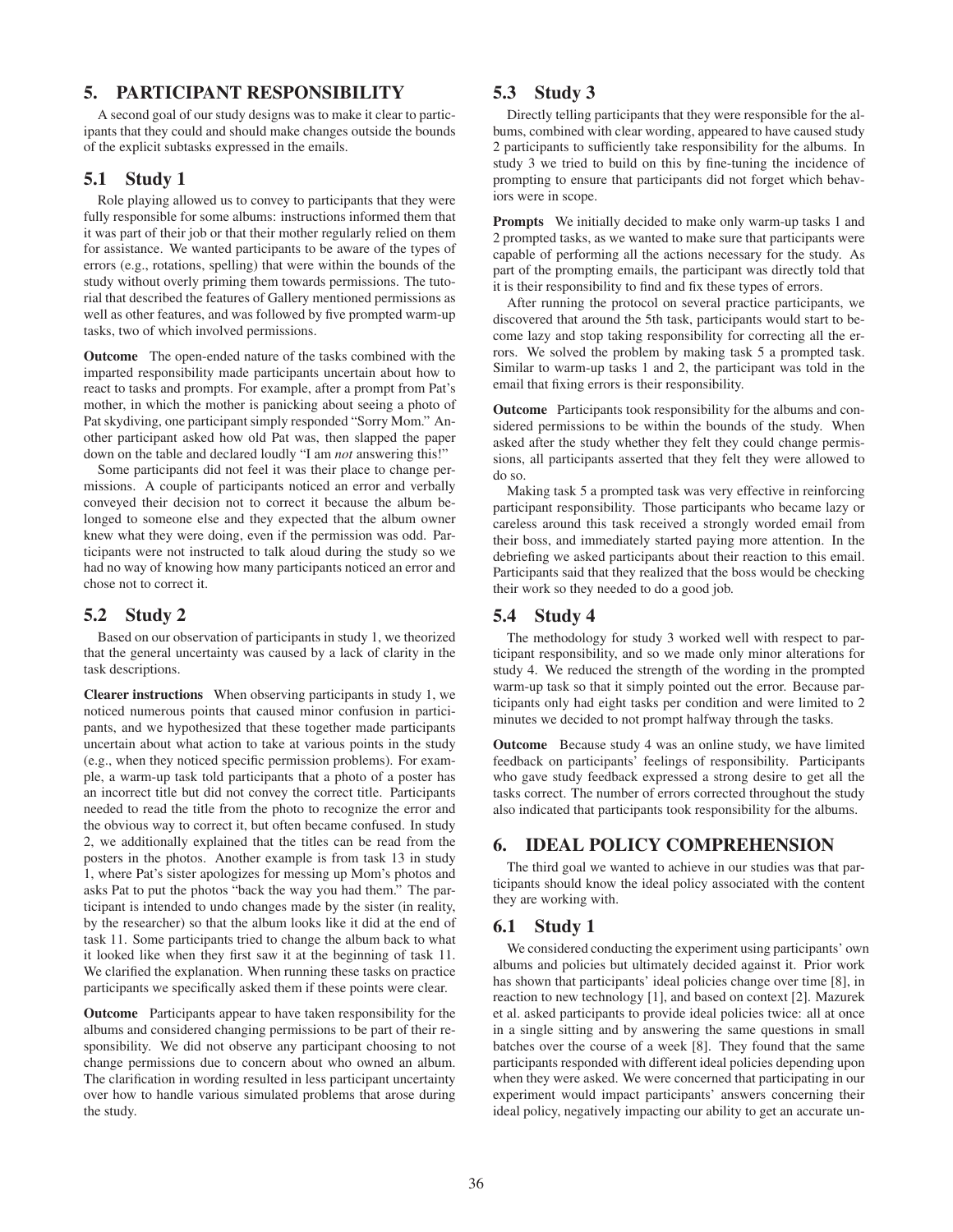derstanding of ground truth—what their ideal policy really was. Instead, we decided to create a fictional, static ideal policy that would be consistent across all participants.

To make the ideal policy appear less like explicit instructions, we expressed it through implied requests in the emails given to participants. However, not all permission information, particularly information about who should not see certain albums, could be easily expressed implicitly; hence, we also conveyed information important for understanding the ideal policy in the instruction pages that described the people the participant, who was role-playing the part of Pat Jones, was about to interact with. To make this information simple to internalize, we created characters. For example: Pat's mother was described as panicking easily, while Pat was described as enjoying dangerous activities. The instruction sheet commented that Pat generally avoided telling his/her mother about the dangerous activities.

We decided to have two permission warm-up tasks to verify that participants could accurately both read and change permissions. If they were unable to do so, the researcher provided guidance. The first permission warm-up task simply asked the participant whether a particular album was visible to everybody on the internet. The second permission warm-up task asked the participant to change the permissions on a specific album.

Outcome Participants seemed to understand the ideal policy without difficulty, and participants who made changes to permissions tended to make the correct ones. However, we were not able to determine why participants who did not change permissions chose not to do so.

The warm-up task in which participants were asked to read a permission resulted in many participants guessing, instead of reading, the permission. In the warm-up task, Pat's boss asks if people at other companies can see a particular album. Participants tended to correctly guess that the album was publicly visible and often answered the question without even looking at the screen. We had prepared prompting emails in the event of an inaccurate guess, but had not anticipated that the majority of participants would guess accurately. For the non-control conditions there was no way to be certain they had guessed or read the permission, since we could not determine whether they had looked at the display.

#### 6.2 Study 2

Participants seemed to understand the ideal policy in study 1 so we made minimal changes to the way it was presented.

Changed permission-read warm-up task In study 1 participants were guessing that anyone on the internet could view the album in the permission reading warm-up task. In study 2 we changed the task so that the correct answer was that anyone on the internet could *not* view the album, thereby making the correct answer the opposite of what was most frequently guessed.

Think-aloud protocol For reasons discussed in Section 7, we made study 2 a think-aloud study. A side effect of this decision was that participants had to read all instruction materials and emails out loud, ensuring that all materials, particularly the ideal policy, were read. We were also able to determine which instructions were confusing.

Outcome In warm-up task 2 (read permission) we observed more participants consulting the display to determine what the permissions were instead of opening the permission-modification interface. Participants were still inclined to guess that the album was public, but the guesses were now wrong and the researcher was able to prompt them, so that after that task every participant understood how to read permissions.

Using a think-aloud protocol forced participants to read all text aloud, thereby ensuring that all materials, including information about the ideal policy, were fully read, instead of just skimmed. Based on the think-aloud comments made by participants, they appear to have understood the ideal policy. However, the protocol had no explicit outcome that allowed testing ideal policy comprehension.

#### 6.3 Study 3

In this study we decided to present one ideal policy to the participant at the beginning instead of presenting the policy in pieces. This was done to provide consistent permission priming (Section 4.3). It was also done to promote better understanding of the ideal policy and make it easier to test that understanding.

Testing ideal-policy comprehension Participants in studies 1 and 2 appear to have understood the ideal policy, but we did not measure their comprehension. Study 3 had a single ideal policy so we were able test ideal-policy comprehension both early and late in the study. The first test was administered after the warm-up tasks: participants were asked by a co-worker whether a particular photograph was appropriate for the website and whether they should do anything when posting it. The second test is part of the final survey: participants were asked what permissions should have been set on several albums.

Outcome Ideal-policy comprehension was provably high in this study. Participants had no problem remembering the ideal policy and were able to apply it to different situations and albums with high accuracy.

In the first test, 78% of participants correctly mentioned permissions for both comprehension questions, and only one participant never mentioned permissions. Participants behaved similarly on non-permission comprehension questions. This means that participants were able to (1) recognize that permissions might need to be set for these photos, and (2) correctly apply the ideal policy. Across conditions participants answered correctly an average of 91% and a minimum of 67% of the permission-comprehension questions asked during the survey at the end of the study. This shows that revising the methodology allowed participants to correctly understand, remember, and apply the ideal policy.

#### 6.4 Study 4

As mentioned in Section 4.4, we were concerned that conveying the ideal policy as an explicit, bulleted list of rules was over priming participants to look for permission errors. In pilots of study 4 we experimented with several information page designs. We conveyed the ideal policy in paragraph form with varying levels of wording intensity, and compared that with providing the policy in bulleted lists. We found that presenting the policy in bulleted lists lead to the lowest level of variance and the largest difference in permission correction between conditions.

Outcome In study 3 participants could answer "I do not know" to any comprehension question, but it was rare that they did so. In study 4, 50% of participants answered "I do not know" to at least one comprehension question, but only 4% answered all comprehension questions that way. Of the answered questions, 90% were answered correctly. Interestingly, the design of the information page which conveyed the ideal policy had minimal effect on ideal policy awareness. Participants who saw the ideal policy in paragraph form correctly answered approximately 87% of comprehension questions, with minimal variance between designs.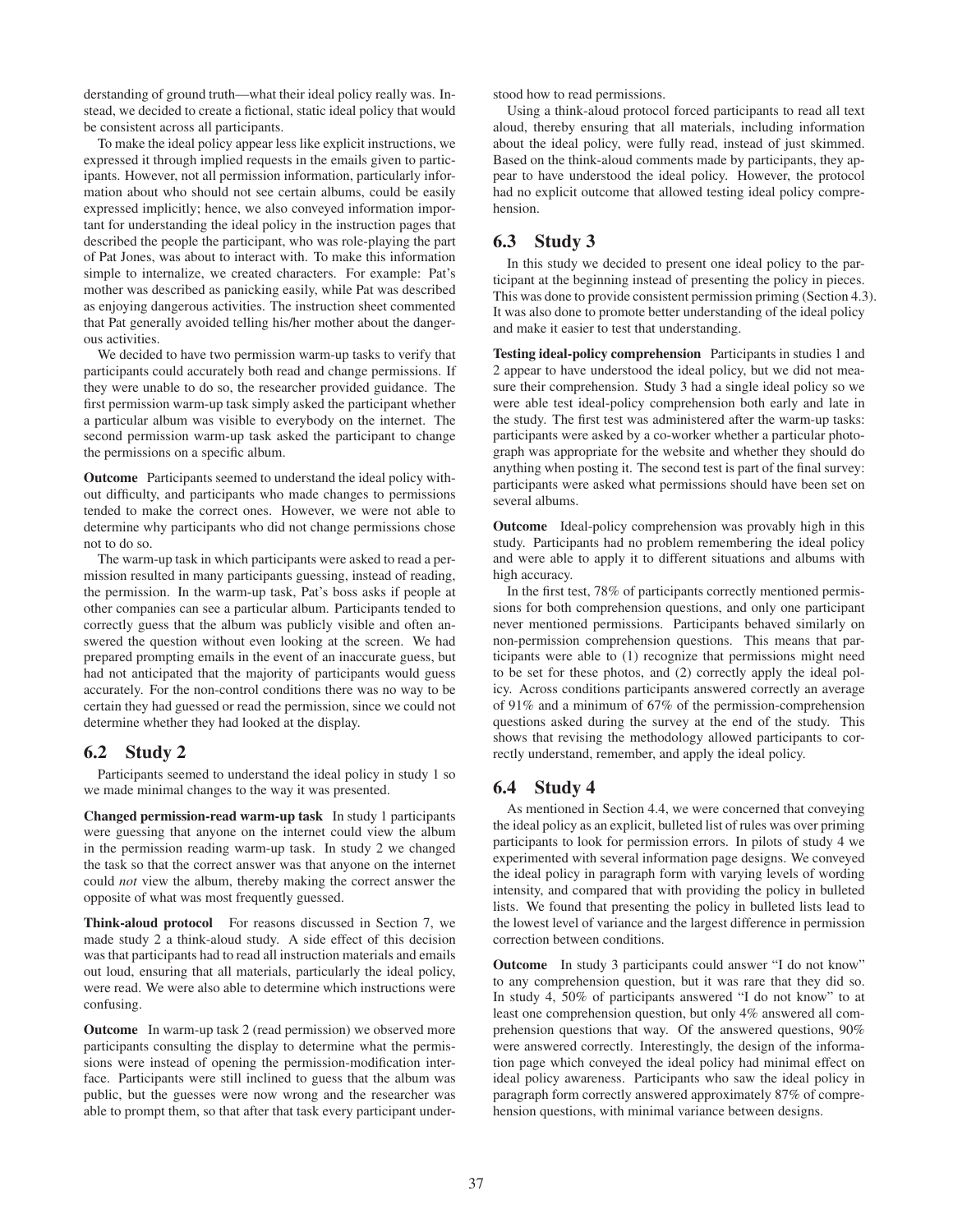# 7. EFFECTIVE OUTCOME MEASUREMENT

The final goal of our study designs was to allow us to accurately measure participants' ability to recognize errors in the permissions set on albums. In order to do so, we needed to distinguish between environments that had no errors, environments that had errors that participants did not notice, and environments where errors were noticed.

#### 7.1 Study 1

We chose to carry out the study in the lab because this offered us the most control over potential variables. We could control the task design, types of errors, and when errors would appear. By using a role-playing scenario we could also control, to a degree, how participants would approach problems.

In order to test our primary hypothesis H, we needed to detect when a permission error was "noticed." We anticipated that a participant who noticed an error was very likely to correct it. Hence, for this study we measured "noticing" by counting the number of errors corrected. The number of permission errors corrected is a strict subset of the number of errors noticed, and we anticipated a large difference in the number of permissions corrected between the conditions. Because of this, we were willing to accept that we would not detect that a participant recognized an error if she chose not to correct it.

When designing questions to test recall we were concerned about participant fatigue leading to questions being guessed or answered arbitrarily. To counter this, we limited our questions to six albums and only asked about two of the actions actions that could be performed on albums. All recall questions could be answered with "Not sure" to make providing valid answers no more difficult than guessing.

Outcome Unfortunately, we did not see a statistically significant difference in the number of permissions corrected between conditions. We also observed participants noticing errors and choosing to not correct them; such behavior led to undercounting the number of times errors were "noticed" (since we actually counted only corrected errors). We considered changing our measurement methodology, but determining whether a participant had checked the permissions was impossible for participants in the non-control conditions, who may or may not have looked at a proximity display.

#### 7.2 Study 2

In designing study 2 we focused on being able to observe when participants checked permissions as well as when they corrected permissions.

Think-aloud and eye tracker Our inability to accurately measure when permissions were noticed but not changed was a major problem with the methodology of study 1. To adjust, we made study 2 a think-aloud study. Study 1 was deliberately not a think-aloud study to allow us to measure whether participants took an equal amount of time to complete tasks in different conditions (H5). Think-aloud protocols are known for giving inaccurate timing information. In study 2, we felt that accurate timing information was less important than accurately measuring other aspects of participants' interactions with the displays.

To assist in measuring if and when a participant focuses on a display we decided to use an eye tracker. This data was intended to augment, but not replace, the think-aloud data.

Outcome The think-aloud data enabled us to determine when participants *checked permissions* using the following definition. Control participants were judged to have *checked permissions* if they opened the permission-management interface and the permission was visible on the screen. Participants in the other conditions were judged to have *checked permissions*if they (1) opened the permissionmanagement interface; or (2) read permissions aloud; or (3) clearly indicated through mouse behavior that they were reading the permission display; or (4) pointed at the permission display with their hand while clearly reading the screen. This definition allowed us to measure if a participant paid significant attention to a permissions display.

Data from the eye tracker was less helpful than anticipated. To operate, the eye tracker needed participants' faces to remain in a small area relative to the screen. This is possible for short studies, but our study took 1.5 hours on average. Participants would shift in their chairs or lean on the desk, moving them out of range of the eye tracker. We considered prompting participants when they moved outside the required area, but decided this would distract participants and alter their behavior in other ways as well. We tried having participants experiment with the eye tracker before the study so that they knew where the optimal area was. This helped to a degree, but participants still became distracted by the study and started moving outside the optimal area. The eye-tracker data did give us a sense of when participants looked at permissions displays, but was insufficiently complete for reliable, accurate measurement.

#### 7.3 Study 3

In study 3 we wanted to obtain detailed qualitative data about how and why participants checked permissions. Our definition of "permission checking" from study 2 appeared to be working well so we did not modify it.

Permission-modification interface In studies 1 and 2 we observed no difference in permission recall between conditions (H4). We hypothesized that this was due to the full-sized permission modification interface. Participants who visited the interface frequently changed permissions for more than one album, indicating that, even in the control condition, these participants were looking at other permissions. To address this issue, we adjusted our methodology to make the permission-modification interface an independent variable. The permission-modification interface was either a separate page with all permission settings shown, or a dialog with only one album's permission settings shown. We added the following hypothesis:

H7: Participants who see a comprehensive policy-modification interface remember permissions better than participants who see a policy-modification interface that displays a single album.

Post-study recall In studies 1 and 2 we asked participants to answer 128 questions to test their recall of the permission settings related to 13 albums, 4 groups, and 2 actions ("view" and "add") and saw no statistically significant difference between conditions. In this study we wanted more qualitative data to better understand what people remembered. We decided to verbally administer the recall questions and elicit free responses. We felt free-form answers would get us a better sense of what participants remembered. Once all the memory questions had been asked, the researcher prompted the participant about anything they had not yet mentioned. For example, some participants only answered the questions in terms of the "view" action so the researcher would ask if they recalled the "add" or "edit" action for any of the albums.

When we posed recall questions to practice participants, who had not checked permissions during the study, we found that they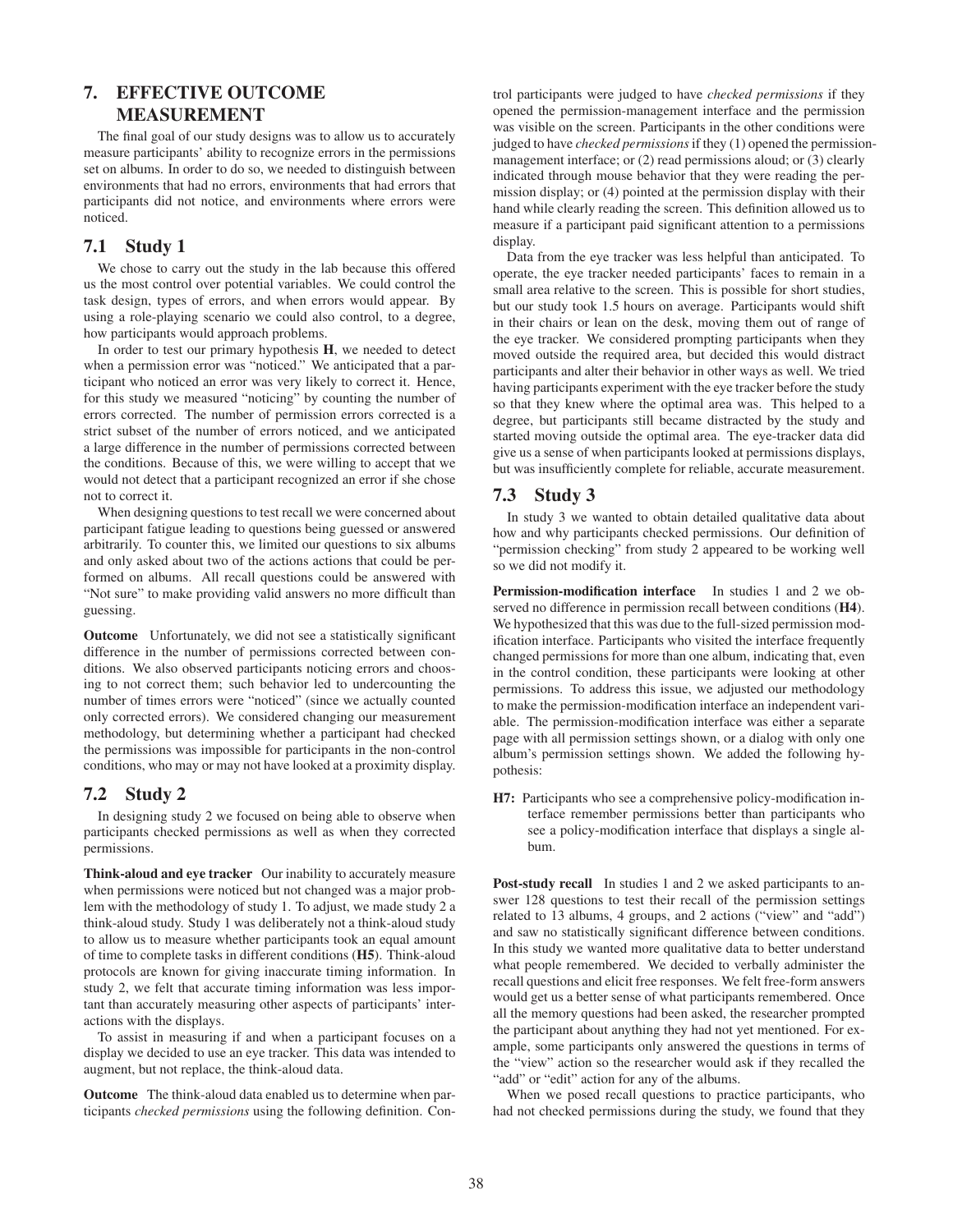became embarrassed that they did not know the answers, and after a couple questions they started guessing. To discourage guessing, we interleaved the recall and comprehension questions, which we expected a much larger fraction of participants to answer correctly. We found that this discouraged guessing and participants seemed more comfortable admitting that they could not recall the permissions for albums for which the did not check the permissions.

Post-study debriefing At the end of the session we debriefed the participant. In the prior studies participants had occasionally behaved unexpectedly. Initially we thought this was caused by methodology issues, but some behaviors persisted through different methodologies. In this study we wanted to get the participant's perspective on why they engaged in these behaviors. However, many of the behaviors were short in duration (1–2 seconds) and we were concerned that participants would not remember why they had engaged in a particular action or made a comment an hour ago. Hence, we used a contextual interview approach [5], where the participant opened the album they had been working with and the researcher explained the context in which the behavior occurred and asked the participant questions concerning what they were thinking or why they had done something.

Outcome This study design allowed us to accurately measure and test all the outcome variables we were initially looking for. The only issue was an unknown confounding variable that caused some participants to check permissions frequently and other participants to check them rarely.

The use of a single ideal policy allowed us to observe natural participant behavior that was inhibited by the design of prior studies. In prior methodologies the participant was unable to choose when to check permissions because they did not know the ideal policy until they started a task. With a single ideal policy, we observed several participants deciding at a single point in the study to check permissions for every album at once. This behavior was facilitated by the full permission-modification interface. We found that participants who saw the full interface performed better by several metrics than those that saw the partial permission-modification interface, and were more likely to correct permissions regardless of whether they saw the proximity display.

The combined use of a single ideal policy, randomized task order, and randomized permission-error order allowed us to notice issues with our definition of permission checking. In the control condition, it was evident when permissions were checked, because this involved opening a new interface. In the non-control conditions, we could not as reliably determine whether permissions were checked. Non-control participants were statistically more likely to check permissions when there was an error than when there was no error. There was no statistical difference for the control participants. This suggests that participants were able to glance at the display and determine if there was an error quickly enough to not vocalize that they had checked [14]. This indicates that our proximity displays are effective, but implies that we can only detect when a participant *focuses on checking permissions* rather than being able to detect every time they check permissions. The eye tracker allowed us to determine when they fixate on a display, but similarly did not tell us when they actually checked the permissions.

The use of contextual immersion during the debriefing was very effective at helping participants remember their reasoning behind specific actions. In cases where the participant could not remember, they were still often able to make an educated guess as to why they would have performed an action given their behavior up to that point. While a guess is not as good as remembering, participants' guesses as to reasons behind their actions were likely more accurate than researchers' educated guesses.

#### 7.4 Study 4

Studies 1 through 3 had a small number of participants, and they exhibited a large between-participant variance, making it difficult to detect differences between conditions. In this study we wanted to increase the number of participants and account for the variance.

Within subjects In study 3 we observed that some participants internalized the need to check permissions while others did not. In the debriefing, the participants who internalized the policy considered it "obvious," and those that did not check permissions appear to have read the ideal policy and then forgot about permissions. To control for the predisposition to pay attention to permissions, we decided to make study 4 a within-subjects study, where every participant performs the training and tasks on both the control condition and one of the non-control conditions.

Measuring "noticing" Our hypothesis H is that participants in some conditions can "notice" permission errors more frequently than participants in other conditions. In studies 2 and 3 we equated noticing permission errors with checking permissions. However, measuring permission checking requires observation of the participant not possible in an online study. Additionally, we showed in study 3 that our measurement of permission checking was, at best, a lower bound for the number of times permissions were actually checked by participants. In study 4 we returned to our definition of "notice" from study 1, where we equate correcting permissions with checking them. This definition provides only a lower bound, but with the larger number of participants and improvements to the methodology we anticipated it to be sufficiently precise to detect differences in behavior between conditions.

Permission-modification interface In study 3 we observed that participants who saw the permission-modification interface in a dialog window experienced a larger difference in performance between conditions than participants who used the full-page permissionmodification interface. Since our main hypothesis H is concerned with the impact of proximity displays, not permission-modification interfaces, we decided to use the dialog for study 4.

Outcome Using the stricter definition of "noticed" as "corrected" was effective in that we were able to show statistically significant differences between some experimental conditions and control conditions (not all conditions were expected to perform differently from the control conditions). We attribute this to both a larger number of participants and clearer, more tested, study materials.

Similarly to study 1, we had a limited ability to measure why participants changed or did change permissions. However, we collected extensive logs, which we compared to behaviors observed in prior studies to infer what users were doing and why.

#### 8. DISCUSSION

We discussed the methodologies of four studies designed to test our hypothesis. When designing our initial study, we tried to account for anticipated methodology issues. Our initial design succeeded in some aspects and was lacking in others. Subsequent studies were adjusted to account for observed issues.

Permissions as a secondary task Users treat security as a secondary task because the benefits of security are hard to envision but the costs of engaging in it are immediate [17]. In our studies, we did not want to overly incentivize participants to check permissions so we tried to balance the amount of priming with the cost of checking. We successfully managed priming on studies 2 and 4,